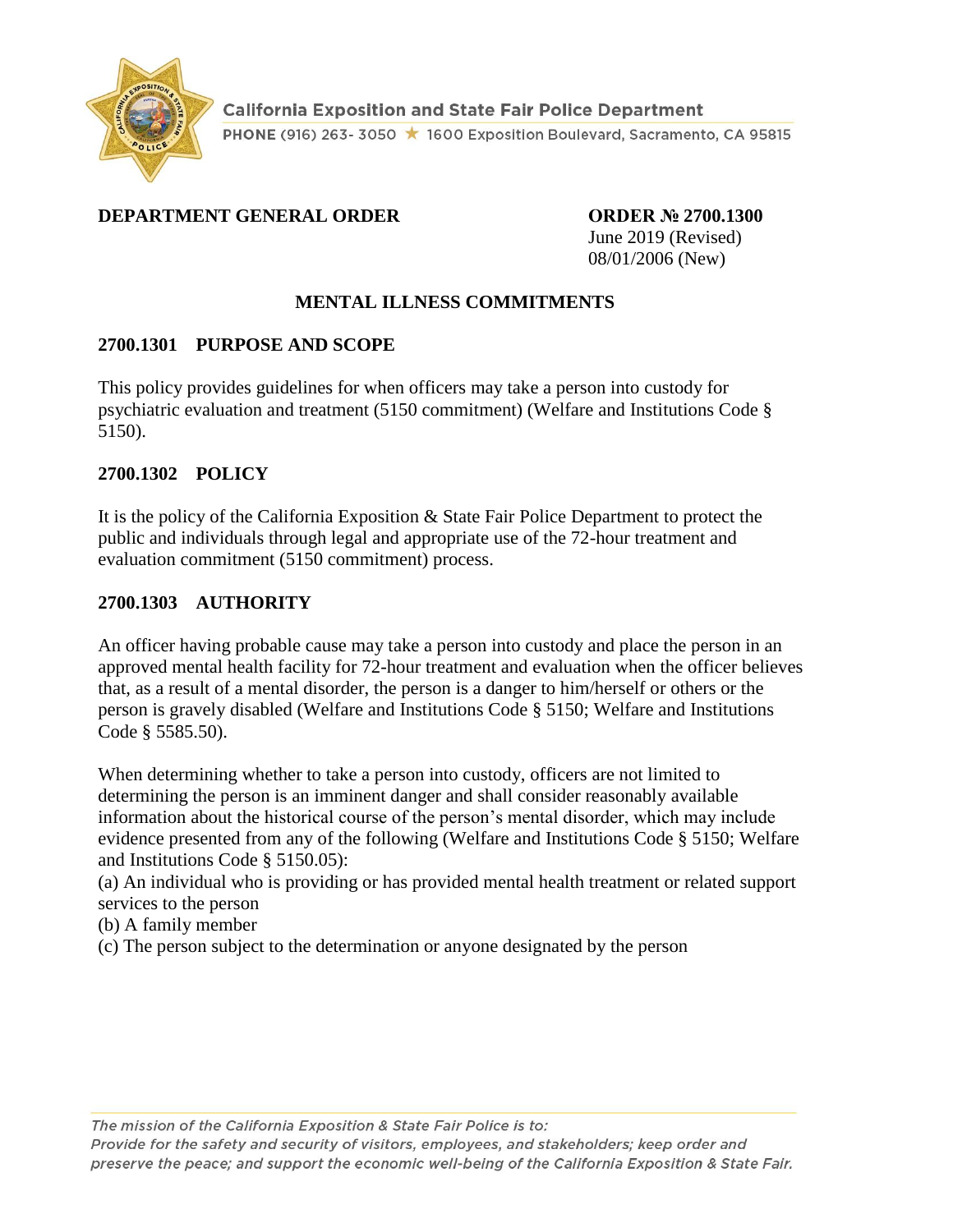# **2700.1304 VOLUNTARY EVALUATION**

If an officer encounters an individual who may qualify for a 5150 commitment, he/she may inquire as to whether the person desires to voluntarily be evaluated at an appropriate facility. If the person so desires, the officers should:

(a) Transport the person to an appropriate facility that is able to conduct the evaluation and admit the person pursuant to a 5150 commitment.

(b) If at any point the person changes his/her mind regarding voluntary evaluation, officers should proceed with the 5150 commitment, if appropriate.

(c) Document the circumstances surrounding the individual's desire to pursue voluntary evaluation and/or admission.

# **2700.1305 CONSIDERATIONS AND RESPONSIBILITIES**

Any officer handling a call involving an individual who may qualify for a 5150 commitment should consider, as time and circumstances reasonably permit:

(a) Available information that might assist in determining the cause and nature of the person's action or stated intentions.

(b) Community or neighborhood mediation services.

(c) Conflict resolution and de-escalation techniques.

(d) Community or other resources available to assist in dealing with mental health issues.

While these steps are encouraged, nothing in this section is intended to dissuade officers from taking reasonable action to ensure the safety of the officers and others.

Officers should consider a 5150 commitment over arrest when mental health issues appear to be a mitigating factor for people who are suspected of committing minor crimes or creating other public safety issues.

# **2700.1306 SECURING OF PROPERTY**

When a person is taken into custody for evaluation, or within a reasonable time thereafter, and unless a responsible relative, guardian or conservator is in possession of the person's personal property, the officer shall take reasonable precautions to safeguard the individual's personal property in his/her possession or on the premises occupied by the person (Welfare and Institutions Code § 5150).

The officer taking the person into custody shall provide a report to the court that describes the person's property and its disposition in the format provided in Welfare and Institutions Code § 5211, unless a responsible person took possession of the property, in which case the officer shall only include the name of the responsible person and the location of the property (Welfare and Institutions Code § 5150).

# **2700.1307 TRANSPORTATION**

Officers may transport individuals in a patrol unit and shall secure them in accordance with the Handcuffing and Restraints Policy. Should the detainee require transport in a medical transport vehicle and the safety of any person, including the detainee, requires the presence of an officer during the transport, Watch Commander approval is required before transport commences.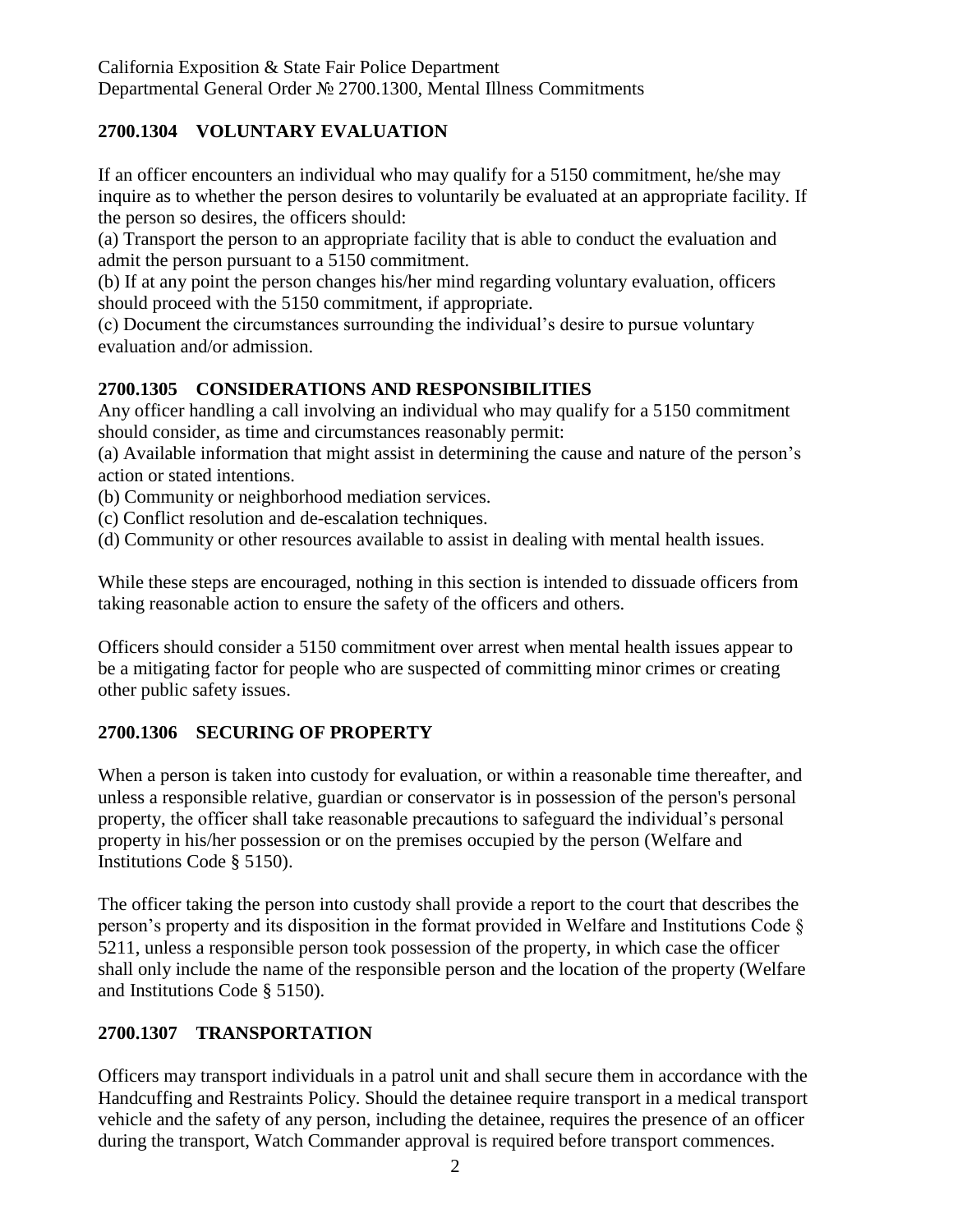# **2700.1308 TRANSFER TO APPROPRIATE FACILITY**

Upon arrival at the facility, the officer will escort the individual into a treatment area designated by a facility staff member. If the individual is not seeking treatment voluntarily, the officer should provide the staff member with the written application for a 5150 commitment and remain present to provide clarification of the grounds for detention, upon request.

Absent exigent circumstances, the transporting officer should not assist facility staff with the admission process, including restraint of the individual. However, if the individual is transported and delivered while restrained, the officer may assist with transferring the individual to facility restraints and will be available to assist during the admission process, if requested. Under normal circumstances, officers will not apply facility-ordered restraints.

# **2700.1309 DOCUMENTATION**

The officer shall complete an application for a 72-Hour detention for evaluation and treatment, provide it to the facility staff member assigned to that patient and retain a copy of the application for inclusion in the case report.

The application shall include the circumstances for officer involvement; the probable cause to believe the person is, as a result of a mental health disorder, a danger to others or him/herself or gravely disabled; and all information used for the determination of probable cause (Welfare and Institutions Code § 5150; Welfare and Institutions Code § 5150.05).

The officer should also provide a verbal summary to any evaluating staff member regarding the circumstances leading to the involuntary detention.

# **2700.1310 ADVISEMENT**

The officer taking a person into custody for evaluation shall advise the person of:

(a) The officer's name and agency.

(b) The fact that the person is not under criminal arrest but is being taken for examination by mental health professionals and the mental health staff will advise him/her of their rights.

(c) The name of the facility to which the person is being taken.

(d) If the person is being taken into custody at his/her residence, he/she should also be advised that he/she may take a few personal items, which the officer must approve, and may make a telephone call or leave a note indicating where he/she is being taken. The officer should also ask if the person needs assistance turning off any appliance or water.

The advisement shall be given in a language the person understands. If the person cannot understand an oral advisement, the information shall be provided in writing (Welfare and Institutions Code § 5150).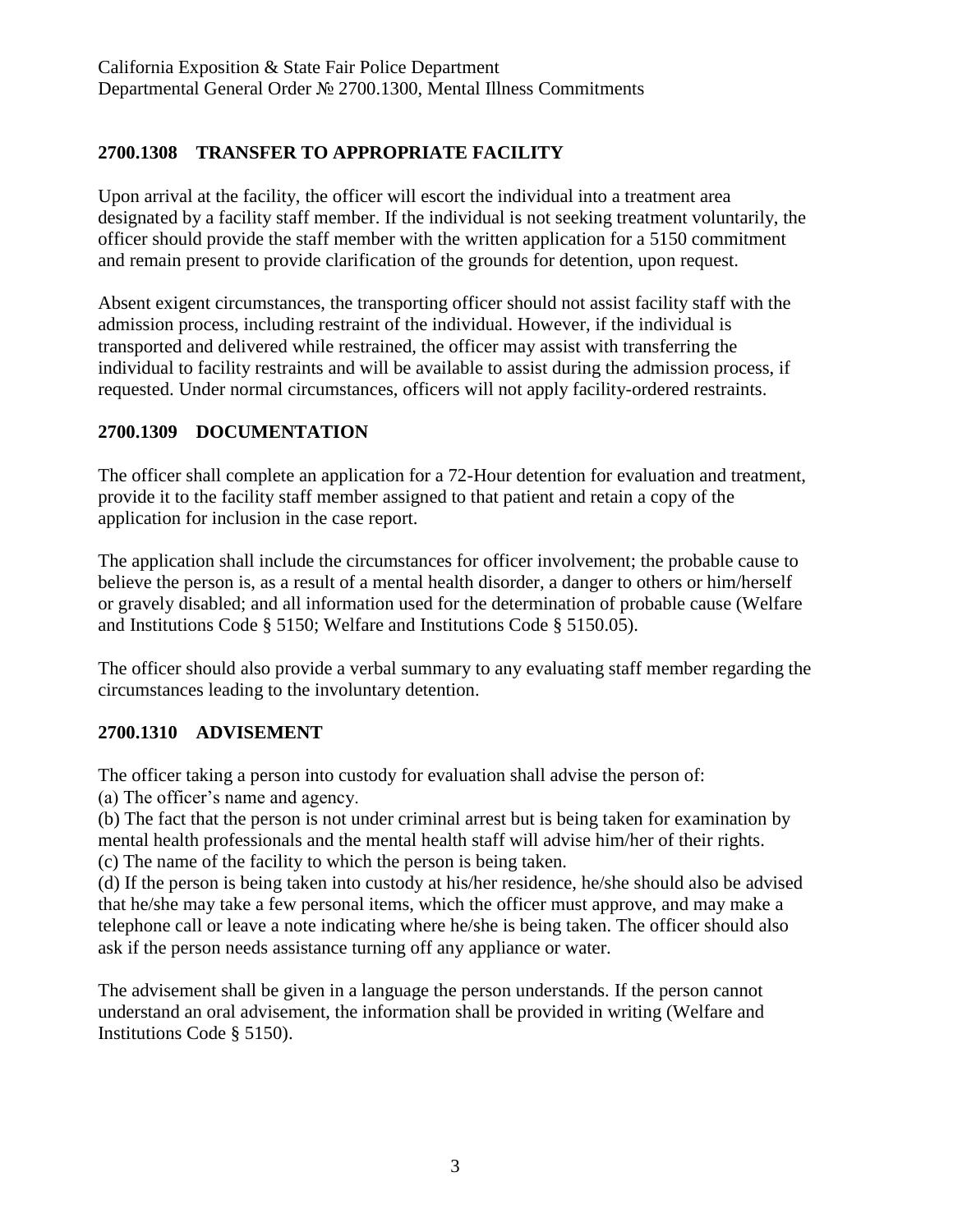#### **2700.1311 CRIMINAL OFFENSES**

Officers investigating an individual who is suspected of committing a minor criminal offense and who is being taken on a 5150 commitment should resolve the criminal matter by issuing a warning or a Notice to Appear as appropriate.

When an individual who may qualify for a 5150 commitment has committed a serious criminal offense that would normally result in an arrest and transfer to a jail facility, the officer should: (a) Arrest the individual when there is probable cause to do so.

(b) Notify the appropriate supervisor of the facts supporting the arrest and the facts that would support the 5150 commitment.

(c) Facilitate the individual's transfer to jail.

(d) Thoroughly document in the related reports the circumstances that indicate the individual may qualify for a 5150 commitment.

In the supervisor's judgment, the individual may instead be arrested or booked and transported to the appropriate mental health facility. The supervisor should consider the seriousness of the offense, the treatment options available, the ability of this department to regain custody of the individual, department resources (e.g., posting a guard) and other relevant factors in making this decision.

# **2700.1312 FIREARMS AND OTHER WEAPONS**

Whenever a person is taken into custody for a 5150 commitment, the handling officers should seek to determine if the person owns or has access to any firearm or other deadly weapon defined in Welfare and Institutions Code § 8100. Officers should consider whether it is appropriate and consistent with current search and seizure law under the circumstances to seize any such firearms or other dangerous weapons (e.g., safekeeping, evidence, consent).

Officers are cautioned that a search warrant may be needed before entering a residence or other place to search, unless lawful, warrantless entry has already been made (e.g., exigent circumstances, consent). A search warrant may also be needed before searching for or seizing weapons

The handling officers shall issue a receipt describing the deadly weapon or any firearm seized, and list any serial number or other identification that is on the firearm. Officers shall advise the person of the procedure for the return of any firearm or other weapon that has been taken into custody (Welfare and Institutions Code § 8102 (b)) (see Property and Evidence Policy).

#### **2700.1313 PETITION FOR RETURN OF FIREARMS AND OTHER WEAPONS**

Whenever the handling officer has cause to believe that the future return of any confiscated weapon might endanger the person or others, the officer shall detail those facts and circumstances in a report. The report shall be forwarded to the Detective Bureau, which shall be responsible for initiating a petition to the Superior Court for a hearing in accordance with Welfare and Institutions Code § 8102(c), to determine whether the weapon will be returned.